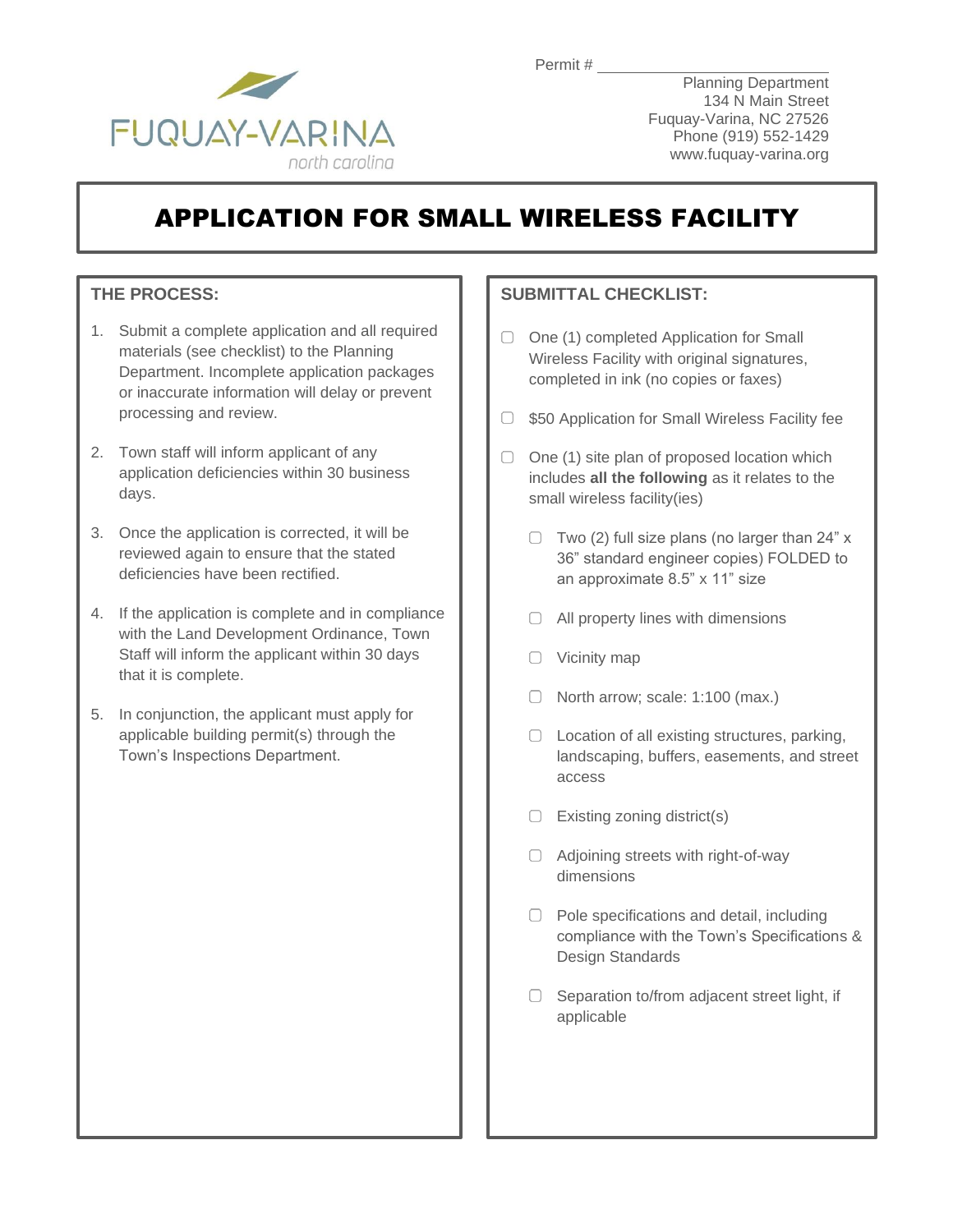# APPLICATION FOR SMALL WIRELESS FACILITY

### **DENIED APPLICATIONS:**

- 1. The Town may deny an application that does not meet the Town's Land Development Ordinance or raises public safety concerns.
- 2. The Town will document the basis for denial and inform the applicant within 30 business days.
- 3. The applicant will have 30 business days from the denial date to resolve the issues and resubmit the application. There is no additional application fee.
- 4. The Town will have 30 days to either approve or deny the application.

**All small wireless facilities must comply with the Town's Code of Ordinances, Part 9 Land Development Ordinance (LDO), Article F, Use Regulations, Section §9-1255 Use Standards, d. Communication. Please refer to the LDO for the full text.**

Small wireless facilities will:

- Not interfere with the use of streets, sidewalks, alleys, streetscapes, public utilities, public views, certain Town corridors and other public ways and places.
- Not create visual and physical obstructions and other conditions that are hazardous to vehicular and pedestrian traffic.
- Not interfere with the facilities and operations of facilities lawfully located in right(s)-of-way or on public property.
- Protect against environmental damage, including damage to trees and streetscapes.
- Preserve the character of the neighborhoods, districts and corridors in which facilities are installed.

Small wireless facilities locations will be in accordance to the following:

- No small wireless facility shall be located in such as manner as to interfere with the sight triangle of an intersection, which is provided for the safe movement of vehicular traffic. Applicable standards for sight triangle measurement and application of the Town's Standard Specifications & Construction Details shall be complied with.
- No new or replacement utility pole containing a street light shall be located in such a manner that does not comply with the Town's Standard Specifications & Construction Details spacing and location requirements for street lights.
- Small wireless facilities shall be located such that they do not interfere with public health or safety, such as, but not limited to a fire hydrant, fire station, fire escape, water valve, underground vault, valve housing structure or any other public health or safety facility.
- New facilities shall not be installed directly over any water, wastewater or reuse utility line, including service lines.
- Collocations of small wireless facilities is required on existing poles where feasible.
- Installation of small wireless facilities is required at property lines and street corners where feasible.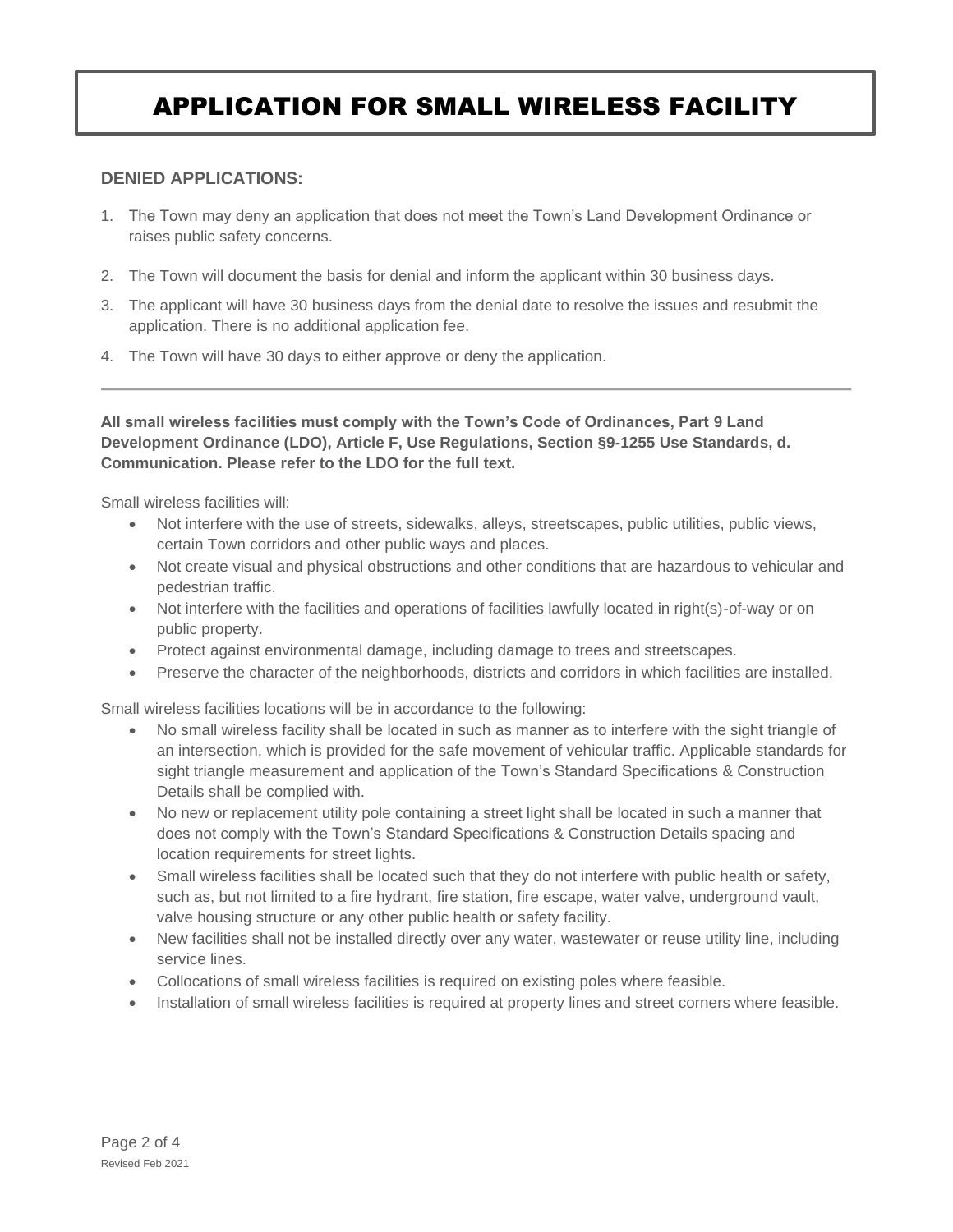# APPLICATION FOR SMALL WIRELESS FACILITY

This application shall be submitted for all small wireless facilities as defined by the Town of Fuquay-Varina Code of Ordinances.

#### **PETITIONER INFORMATION:**

| Petitioner Name: Later and the contract of the contract of the contract of the contract of the contract of the contract of the contract of the contract of the contract of the contract of the contract of the contract of the |                     |                                                                            |                                                                                  |
|--------------------------------------------------------------------------------------------------------------------------------------------------------------------------------------------------------------------------------|---------------------|----------------------------------------------------------------------------|----------------------------------------------------------------------------------|
|                                                                                                                                                                                                                                |                     |                                                                            |                                                                                  |
|                                                                                                                                                                                                                                |                     |                                                                            |                                                                                  |
|                                                                                                                                                                                                                                |                     |                                                                            |                                                                                  |
|                                                                                                                                                                                                                                |                     |                                                                            |                                                                                  |
|                                                                                                                                                                                                                                |                     |                                                                            |                                                                                  |
|                                                                                                                                                                                                                                |                     |                                                                            |                                                                                  |
|                                                                                                                                                                                                                                |                     |                                                                            |                                                                                  |
|                                                                                                                                                                                                                                |                     |                                                                            |                                                                                  |
|                                                                                                                                                                                                                                |                     |                                                                            |                                                                                  |
|                                                                                                                                                                                                                                |                     |                                                                            |                                                                                  |
|                                                                                                                                                                                                                                |                     |                                                                            |                                                                                  |
|                                                                                                                                                                                                                                |                     |                                                                            |                                                                                  |
|                                                                                                                                                                                                                                |                     | <b>WIRELESS FACILITY INFORMATION</b> (Complete all applicable information) |                                                                                  |
| LOCATION:                                                                                                                                                                                                                      |                     |                                                                            | □ Private Property □ Ground Mounted □ Other: ___________________________________ |
|                                                                                                                                                                                                                                | $\Box$ Street Light | □ Utility Pole                                                             |                                                                                  |
|                                                                                                                                                                                                                                |                     |                                                                            |                                                                                  |
|                                                                                                                                                                                                                                |                     |                                                                            |                                                                                  |
|                                                                                                                                                                                                                                |                     |                                                                            |                                                                                  |
|                                                                                                                                                                                                                                |                     |                                                                            |                                                                                  |
|                                                                                                                                                                                                                                |                     | Height Above Pole (Max: 10ft):                                             |                                                                                  |

The Undersigned attests that the small wireless facility(ies) will be activated for use by a wireless service provider to provide service no later than one year from the permit issuance date, unless the Town has agreed to extend this period or delay due to a lack of power at the site and, in instances where an applicant seeks to construct a new pole, a statement regarding the infeasibility of collocation on existing structures.

SIGNATURE DATE